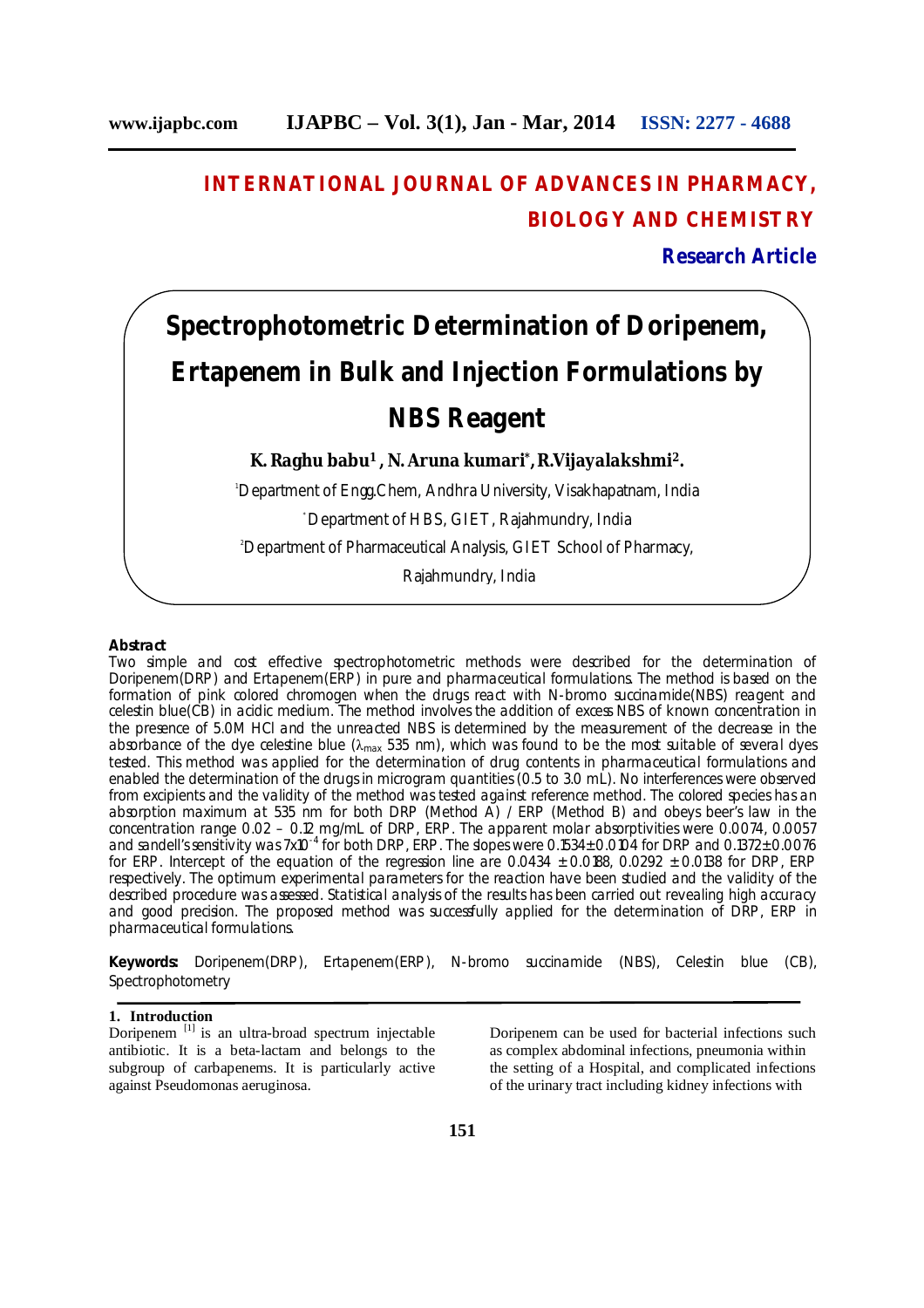septicemia. Primarily, doripenem decreases the process of cell wall growth, which eventually leads to elimination of the infectious cell bacteria altogether. It is recommended that those allergic to Doripenem

or to any type of beta-lactam antibiotics such as cephalosporin or other Carbapenems not receive Doripenem.



**Fig:1 Structure of Doripenem**

(4R,5S,6S)-6-(1-hydroxyethyl)-4-methyl-7-oxo-3- [(3S,5S) [(sulfamoylamino)methyl]pyrrolidin-3 yl]sulfanyl-1-azabicyclo[3.2.0]hept-2-ene-2 carboxylic acid.

Ertapenem $^{[2]}$  is a carbapenem antibiotic marketed by Merck as Invanz. It is structurally very similar to meropenem in that it possesses a 1-β-methyl group.



**Fig:2 Structure of Ertapenem**  $(4R, 5S, 6S) - 3 - [(3S, 5S) - 5 - [(3-S) + (3S, 6S)]$ 

carboxyphenyl)carbamoyl]pyrrolidin-3-yl]sulfanyl-6- (1 hydroxy ethyl)-4-methyl-7-oxo-1 azabicyclo[3.2.0]hept-2-ene-2-carboxylic acid

The carbapenems are beta-lactam-type antibiotics with an exceptionally broad spectrum of activity. Ertapenem is a new carbapenem developed to address the pharmacokinetic shortcomings (short half-life) of Imipenem and Meropenem. Ertapenem shares similar structural features with Meropenem, including its stability to dehydropeptidase-1, allowing it to be administered without a dehydropeptidase-1 inhibitor. Ertapenem, like Imipenem and Meropenem, demonstrates broad-spectrum antimicrobial activity against many Gram-positive and -negative aerobes and anaerobes and is resistant to nearly all betalactamases, including extended-spectrum betalactamases. However, it differs from both Imipenem and Meropenem in demonstrating limited activity

against Enterococcusspp., Pseudomonasaeruginosa and other nonfermentative Gram-negative bacteria commonly associated with nosocomial infections. The extensive protein binding of Ertapenem extends the half-life and allows for once-daily dosing. Prospective, multicenter, randomized, double-blind, comparative clinical studies demonstrate similar clinical efficacy of Ertapenem compared with other agents.

Literature survey<sup>[3-8]</sup> reveals that the drugs were determined by using HPLC and some determined by using HPLC and some spectrophotometric methods $[9]$ . According to literature survey there is no method reported for these penems with NBS reagent by visible spectrophotometry. It's more important application is as reagent for a number of interesting substitution, addition and oxidation reactions in a polar medium because of its high selectivity under a variety of experimental conditions.The method uses the well known reduction reaction involving reagent and penems resulting in the formation of a pink chromogen that could be measured at 535 nm. Hence an attempt made to develop simple and sensitive spectrophotometric methods for the estimation of the above named penems in pure drug and in pharmaceutical formulations.

#### **2. Experimental: 2.1 PERKIN ELMER UV-VISIBLE SPECTROPHOTOMETER**

All spectral characteristics and absorbance<br>measurements were made on Perkin Elmer. measurements were made on Perkin Elmer,<br>LAMBDA 25 double beam UV-Visible UV-Visible spectrophotometer with 10 mm matched quartz cells. All chemicals used were of analytical reagent grade and double distilled water was used throughout. NBS reagent supplied by SD Fine chemicals ltd., India, was used by diluting 10 mg to 100mL with distilled water. CB prepared by dissolving 5.0 mg in 100 mL double distilled water. 5.0M HCl is prepared by diluting 43.5 mL to 100 mL with distilled water.10 µg/mL stock reference solution was freshly prepared from pure sample of penems by dissolving 100 mg in 100 ml of double distilled water.

### **2.2 General procedure:**

#### **Method A:**

Into 10ml volumetric flask, different aliquots of working standard solution  $(0.5 - 3.0$  mL) of DRP were transferred to provide final concentration range of  $0.02 - 0.12$  ug/ml. To each flask 2.5 mL of HCl, 1.5 mL of NBS and 4.0 mL of CB reagent were successively added and kept aside for 5 minutes. The solutions were made up to volume with distilled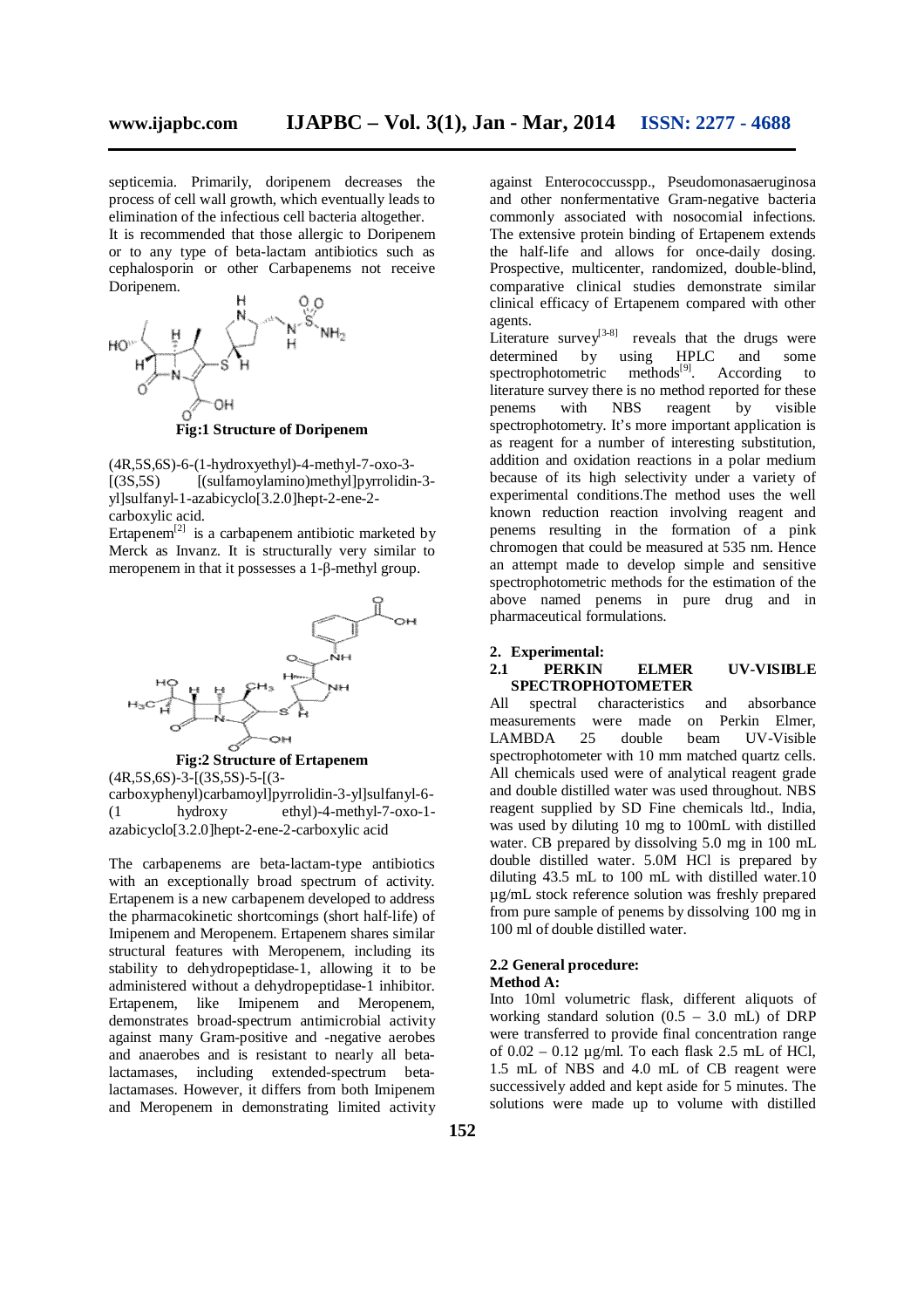water. The absorbance of each solution was measured at 535 nm against the reagent blank. The calibration graph was then prepared by plotting the absorbance versus the concentration of the drug. The concentration of the unknown was read from the calibration graph or computed from the regression equation.

#### **Method B**

Into 10 ml volumetric flask, different aliquots of working standard solution  $(0.5 - 3.0 \text{ mL})$  of ERP were transferred to provide final concentration range of  $0.02 - 0.12 \mu$ g /ml. To each flask, 3.5 mL of HCl, 1.5 mL of NBS and 3.5 mL of CB reagent were successively added and kept aside for 5 minutes. The solutions were made up to volume with distilled water. The absorbance of each solution was measured at 535 nm against the reagent blank. The calibration graph was then prepared by plotting the absorbance versus the concentration of the drug. The concentration of the unknown was read from the calibration graph or computed from the regression equation.

#### **2.3 Procedure for Injections:**

An amount of powder equivalent to 100 mg of penems were weighed into a 100 mL volumetric flask, 50 mL of distilled water was added and shaken thoroughly for about 10 minutes, then the volume was made up to the mark with the distilled water, mixed well and filtered. Further dilutions were made and the assay of injections was completed according to general procedure.

#### **3. Results and discussion N-bromo succinamide (NBS)**

N-bromo succinamide (NBS) IUPAC name 1- Bromo-2, 5-pyrrolidinedioneis a chemical reagent used in radical substitution and electrophilic addition reactions in organic chemistry. NBS can be a convenient source of cationic bromine. Molecular Formula is  $C_4H_4BrNO_2$ , Molar mass 177.98 g/mol, Density 2.10 g/cm<sup>3</sup>, Melting point 175  $\degree$ C and easily soluble in water.



**Fig 3: Structure of N-bromo succinamide**

**Celestine blue:** It is a dark blue colored powder. It also called as celestin blue, celestine blue, mordant blue 4, coreine blue b, mordant blue 14, celestin blue b, celestine blue b, gallo sky blue b having the molecular formula  $C_{17}H_{18}C_{19}O_4$ , molecular weight 363.8, soluble in water.



**Fig 4: Structure of Celestine Blue**

Mordant dyes include azo dyes, which are converted into their final, insoluble form on the fibres. A mordant is a metal, most commonly chromium, aluminium, copper or iron. The dye forms together with a mordant, an insoluble metal-dye complex and precipitates on the natural fiber.

 $NBS + CB \rightarrow Oxidation$  products of dye + Unreacted CB (Coloured)

In the recent years, there has been growing interests in the role of N-bromo succinamide (NBS) as an analytical reagent in the determination of organic  $compounds<sup>[10]</sup>$ . NBS was basically developed for use as a synthetic reagent and in view of the high yield of the reaction products obtained in its reactions; it has been adopted for use in the determination of many organic compounds. It's more important application is as reagent for a number of interesting substitution, addition and oxidation reactions in a polar medium because of its high selectivity under a variety of experimental conditions. When the reaction is stoichiometric and fast, the solution of NBS is useful in titrimetric $[10-11]$  determinations in which the endpoint is determined with either a visual indicator or an electrometric technique like potentiometry. In some instances the reaction may proceed slowly, in which case a back or indirect procedure has been suggested. An excess of standard NBS is added to the analyte solution and is allowed to react for a given time. The excess NBS present in the acidic medium is determined either by titrimetry e.g.iodometry (determination of compounds containing olefinic double bonds) or spectrophotometry<sup>[12-20]</sup>. Titrimetric procedures are not suitable for the determination of compounds at microgram levels, but indirect spectrophotometry gave reasonable sensitivity, although it required close control of pH and gave ales stable final charge-transfer complex. Even though the coloured dyes(azine and oxazine dyes) are well known for their intensity and  $\lambda_{\text{max}}$ , they have not been utilized for estimating excess NBS in the indirect determination of bio-active compounds. The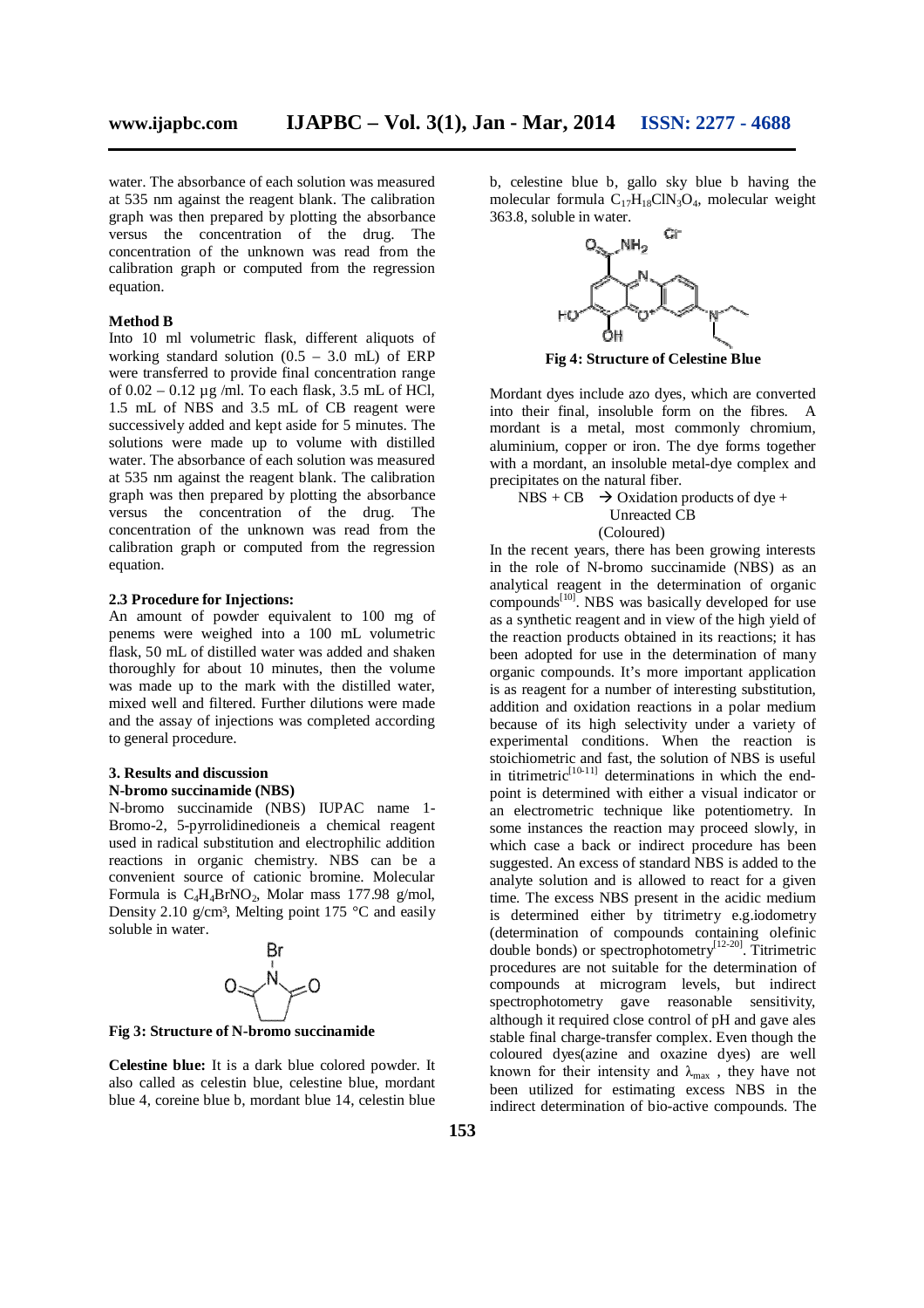present investigation proposes a rapid and sensitive indirect spectrophotometric method for the determination of penems, the antibacterial agents in their bulk and pharmaceutical formulations. The principle involved is quantitative decolorization of celestine blue (CB), an oxidizable dye (1 aminocarbonyl-7-diethylamino-3,4-dihydroxyphenoxazin-5-ium chloride) by NBS.

NBS is an oxidizing agent and perhaps the most important positive bromine containing organic<br>compound, used for spectrophotometric compound, used for spectrophotometric determination of many pharmaceutical compounds  $[21-23]$  close examination of the literature search presented in the introduction reveals that NBS has not yet been used for the spectrophotometric determination of these drugs. The present work involves the bromination of the investigated drugs by NBS followed by determination of surplus NBS after allowing the bromination reaction to complete. The unreacted NBS is determined by reacting with a fixed amount of CB dye and measured at 535 nm.

It is uncommon, but possible for NBS to selectively oxidize secondary alcohols in the presence of primary alcohols using NBS in presence of acidic medium.



**Fig 5: Oxidation process by using NBS**

#### **3.1 Optimization of conditions on absorption spectrum of the reaction product:**

The condition under which the reaction of penems with NBS fulfills the essential requirements was investigated. All conditions studied were optimized at room temperature  $(32\pm2\degree C)$ .

#### **3.2 Selection of reaction medium:**

To find a suitable medium for the reaction, different aqueous acids were used, such as HCl  $H_2SO_4$  and H3PO4. The best results were obtained when hydrochloric acid was used. In order to determine the optimum concentration of hydrochloric acid, different volumes of 5.0M HCl solution  $(0.5 - 3.0)$ mL) were used to a constant concentration of DP  $(25\mu\text{g/mL})$ ;  $(0.5 - 4.5 \text{ mL})$  were used to a constant concentration of EP (25µg/mL) and the results were observed. From the absorption spectrum it was evident that 2.5 mL of 5.0M HCl solution for DP; 3.5 mL of 5.0M HCl solution for EP were found

optimum. Larger volumes had no significant effect on the absorbance of the colored species.

#### **3.3 Effect of order of addition of reactants:**

Few trials were performed to ascertain the influence of order of addition of reactants on the color development and the results are presented in Table I. The order of addition of serial number (iii) is recommended for both DRP and ERP.

#### **3.4 Effect of NBS concentration**

Several experiments were carried out to study the influence of NBS concentration on the color development by keeping the concentration of drug and Hydrochloric acid to constant and changing reagent concentration. It was apparent that 1.5 mL of NBS gave maximum color for both DRP and ERP.

#### **3.5 Effect of Celestin Blue concentration**

Several experiments were carried out to study the influence of CB concentration on the color development by keeping the concentration of drug, Hydrochloric acid and NBS to constant and changing CB concentration. It was apparent that 4.0 mL of CB gave maximum color for DRP and 3.5 mL for ERP.

#### **4.Reaction time and stability of the colored species**

The color reaction was not instantaneous. Maximum color was developed within 5 minutes of mixing the reactants and was stable for 60 minutes thereafter.

#### **5. Absorption spectrum and calibration graph**

Absorption spectrum of the colored complex was scanned at 450-850 nm against a reagent blank. The reaction product showed absorption maximum at 535 nm for both DP and EP. Calibration graph was obtained according to the above general procedure.  $linearity$  replicates for six concentrations of both DP and EP were checked by a linear least - squares treatment. All the spectral characteristics and the measured or calculated factors and parameters were summarized in Table II

#### **6. Application to formulation**

The proposed procedures were applied for the determination of penems in commercially available injections. Table III summarized the results.

#### **7. Conclusion:**

The proposed methods were found to be simple, rapid and inexpensive, hence can be used for routine analysis of penems in bulk and in injection formulations.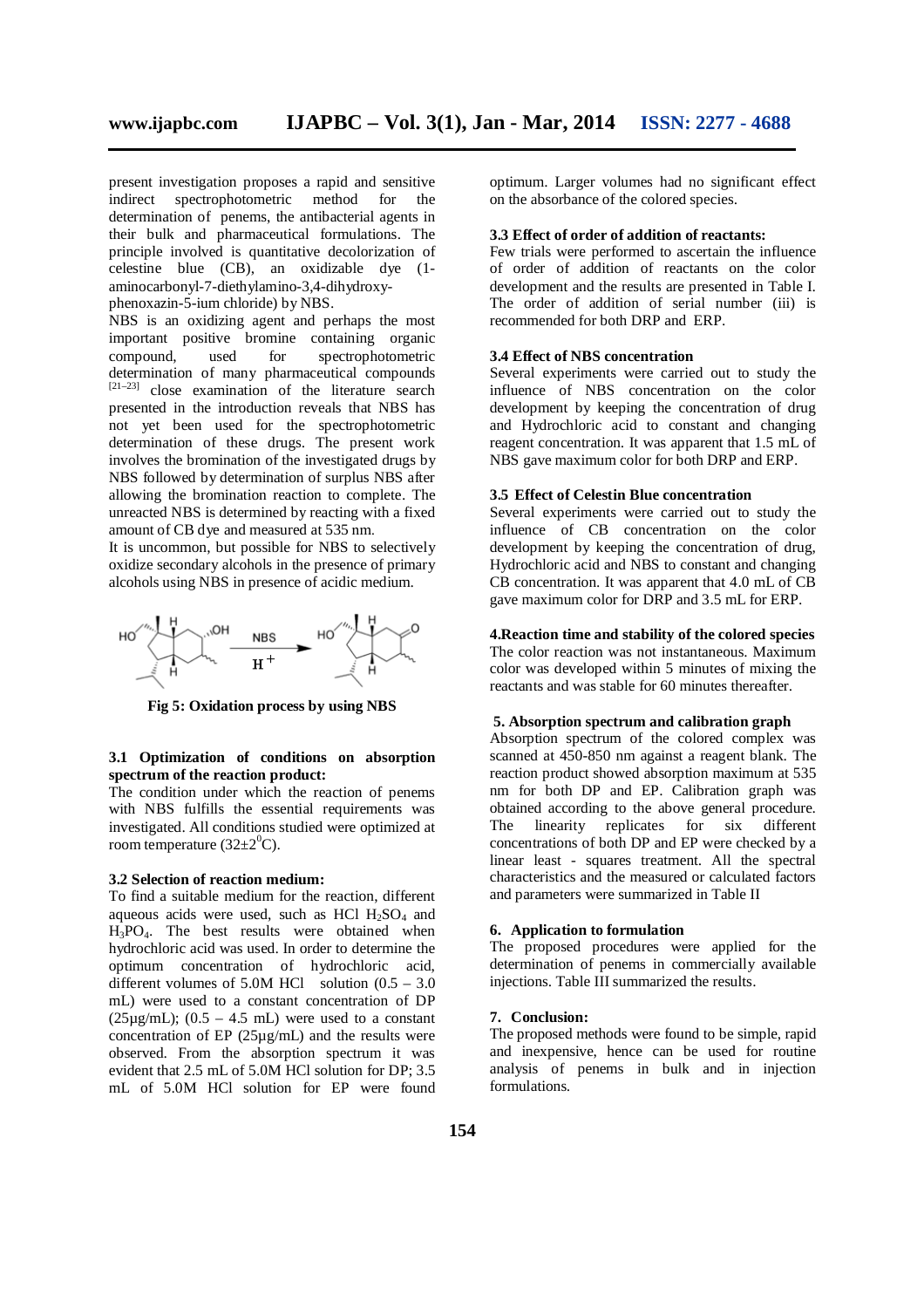#### 8. **Acknowledgements:**

We wish to thank Aurobindo labs, Hyd. for providing gifted samples of Penems; Research lab, Dept. of Engineering chemistry, AUCE(A), Visakhapatnam,

India, Dept. of Analysis, GIET School of Pharmacy, Rajahmundry, India., for their kind provision of equipment.



**Graph I. Calibration graph of Doripenem**



**Graph II. Calibration graph of Ertapenem**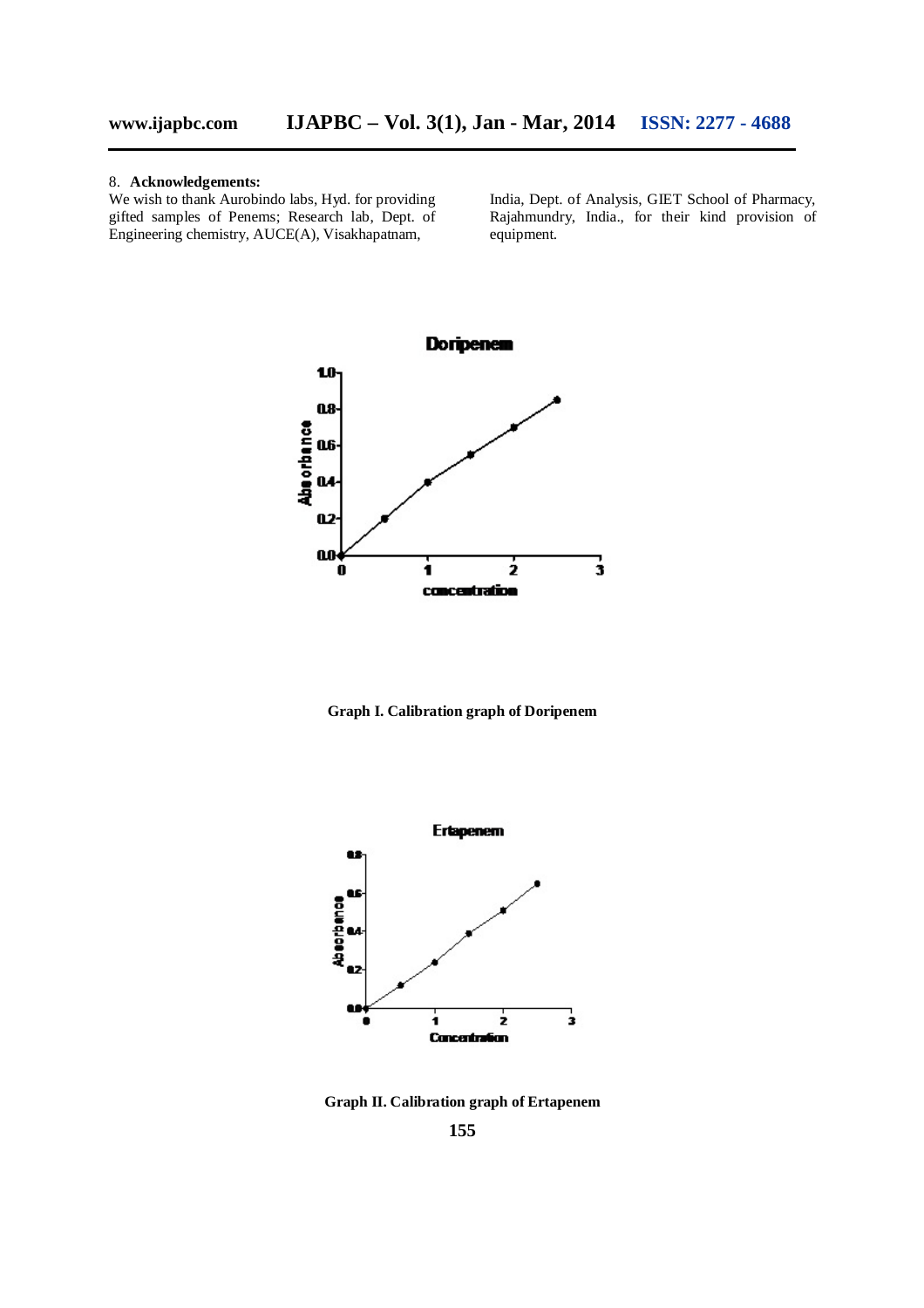## **www.ijapbc.com IJAPBC – Vol. 3(1), Jan - Mar, 2014 ISSN: 2277 - 4688**

| S.No. | <b>Drug</b>            |                          | Order of Addition               | Absorbance | Recommended order<br>of Addition |
|-------|------------------------|--------------------------|---------------------------------|------------|----------------------------------|
|       |                        | $\mathbf{i}$             | $D + NBS + CB + HCI$            | 0.072      |                                  |
| 1.    | Doripenem <sup>a</sup> | $\overline{\mathbf{ii}}$ | $D + CB + NBS + HCl$            | 0.0192     | iii                              |
|       |                        | iii                      | $D + HCl + NBS + CB$            | 0.15       |                                  |
|       |                        | iv                       | $NBS + HCl + CB + D$            | $-0.0004$  |                                  |
|       |                        |                          |                                 |            |                                  |
|       |                        | $\overline{i}$           | $D + NBS + CB + HCl$            | 0.090      |                                  |
| 2.    | Ertapenem <sup>a</sup> | $\overline{\textbf{ii}}$ | $D + \overline{CB + NBS + HCl}$ | 0.050      | iii                              |
|       |                        | iii                      | $D + HCl + NBS + CB$            | 0.157      |                                  |
|       |                        | iv                       | $NBS + HCl + CB + D$            | $-0.0004$  |                                  |
|       |                        |                          |                                 |            |                                  |

**Table I. Effect of order of addition of reactants on color development.**

<sup>a</sup>For 40 µg/ml of Drug sample

### **Table II. Optical and regression characteristics, precision and accuracy of the proposed method for penems.**

| Parameters                                                         | Values              |                     |  |  |
|--------------------------------------------------------------------|---------------------|---------------------|--|--|
|                                                                    | Doripenem           | Ertapenem           |  |  |
| $\lambda$ max nm                                                   | 535 nm              | 535 nm              |  |  |
| Beer's law limits, µg/mL                                           | $0.02 - 0.12$       | $0.02 - 0.12$       |  |  |
| Molar absorptivity, L/mol.cm                                       | 0.0074              | 0.0057              |  |  |
| sensitivity<br>$(\mu$ g/cm2/0.001<br>Sandell's<br>absorbance unit) | $7x10^4$            | $7x10^{-4}$         |  |  |
| Regression equation                                                |                     |                     |  |  |
| Slope(b)                                                           | $0.1534 \pm 0.0104$ | $0.1372 \pm 0.0076$ |  |  |
| Intercept                                                          | $0.0434 \pm 0.0188$ | $0.0292 \pm 0.0138$ |  |  |
| $r^2$                                                              | 0.9773              | 0.9845              |  |  |
| <b>Limit of Detection</b>                                          | 0.5964              | 0.4897              |  |  |
| Limit of Quantification                                            | 1.8074              | 1.4841              |  |  |
|                                                                    |                     |                     |  |  |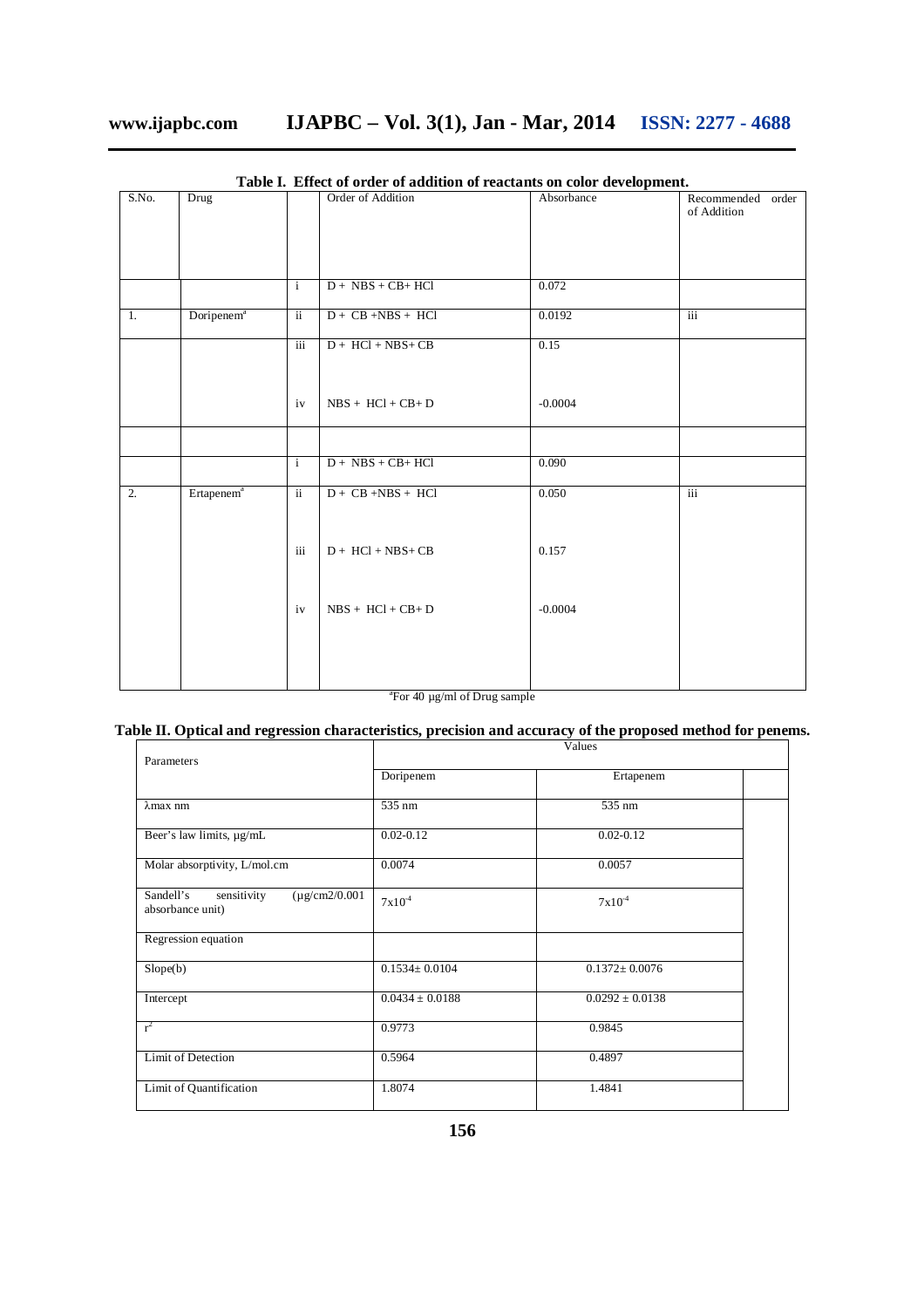**Table III. Results of analysis of injection formulations containing penem**

| Injection          | Doripenem     | Ertapenem   |
|--------------------|---------------|-------------|
| Company Name       | Troika Pharma | Neon Pharma |
| Formulation        | Inj           | Inj         |
| Labeled amount, mg | 1000          | 1000        |
| Recovery amount    | 99.8          | 99.56       |

#### **9. References**

- 1. The United States Pharmacopeia (USP 30), National Formulary (NF25), The United States Pharmacopeial Convention, Inc., Rockville 2007.
- 2. The United States Pharmacopeia (USP 30), National Formulary (NF25), The United States Pharmacopeial Convention, Inc., Rockville 2007, pp. 2334-2336.
- 3. Musson DG, Birk KL, Kitchen CJ, Zhang J, Hsieh JYK, Fang W, Majumdar AK, Rogers JD. Assay methodology for the quantification of unbound ertapenem, a new carbapenem antibiotic, in human plasma. Journal of Chromatography B 2003; 783: 1.
- 4. Mundkowski RG, Peszynska JM, Burkhardt O, Welte T, Drewelow B. A new simple HPLC assay for the quantification of ertapenem in human plasma, lung tissues, and broncho-alveolar lavage fluid. Journal of Chromatography B 2006; 832: 231.
- 5. Koal T, Deters M, Resch K, Kaever V. Quantification of the carbapenem antibiotic ertapenem in human plasma by a validated liquid chromatography-mass spectrometry method. Clin. Chim. Acta 2006; 364: 239.
- 6. Soltani M, MacGowan AP, Lovering AM. Assay of ertapenem in human serum by highperformance liquid chromatography Int. J. Antimicrob. Agents 2006; 27: 165.
- 7. Zajac M, Cielecka-Piontek J, Jelinska A. Development and validation of UV spectrophotometric and RP-HPLC methods for determination of ertapenem during stability studies. Chem. Anal. 2006; 51: 761.
- 8. Hassan NY., Adbel-Moety EM, Elragery NA and Rezk MR. Selective determination of ertapenem in the presence of its degradation product. Spectrochim. Acta A: Mol. Biomol. Spectrosc, 2009; 72: 915-921.

9. Piontek JC, Jelinska A. The UV-derivative spectrophotometry for the determination of doripenem in the presence of its degradation

 products, Spectrochimica Acta Part A: Mol. Biomolecular Spectroscopy 2010; 77: 554-557.

- 10. Kanakapura B, Umakanthappa C, and Paregowda N, "Titrimetric and spectrophotometric assay of felodipine in tablets using bromate-bromide, Methyl Orange and Indigo Carmine reagents," Journal of the Serbian Chemical Society, 2005; 70(7): 969–978.
- 11. Kanakapura B, Umakanthappa C, and Paregowda N, "Titrimetric and modified spectrophotometric methods for the determination of amlodipine besylate using bromate-bromide mixture and two dyes," ScienceAsia, 2006; 32(3): 271–278.
- 12. Nasr-Esfahani M, Moghadam M, and Valipour G, "Rapid and efficient aromatization of Hantzsch<br>1,4-dihydropyridines with potassium 1,4-dihydrop yridines with peroxomonosulfate catalyzed by manganese(III) Schiff base complexes," Journal of the Iranian Chemical Society, 2008; 5(2): 244–251.
- 13. Wankhede SB, Raka KC, Wadkar SB, and Chitlange SS, "Spectrophotometric and HPLC methods for simultaneous estimation of amlodipine besilate, losartan potassium and hydrochlorothiazide in tablets," Indian Journal of Pharmaceutical Sciences, 2010; 72(1): 136–140.
- 14. Rontogianni MA, Markopoulou CK, and Koundourellis JE, "HPLC and chemometricallyassisted spectrophotometric estimation of two binary mixtures for combined hypertension therapy," Journal of Liquid Chromatography and Related Technologies, 2006; 29(18): 2701–2719.
- 15. Rahman N and Hejaz Azmi SN, "New spectrophotometric methods for the determination of nifedipine in pharmaceutical formulations," Acta Biochimica Polonica, 2005, vol. 52, no. 4, pp. 915–922.